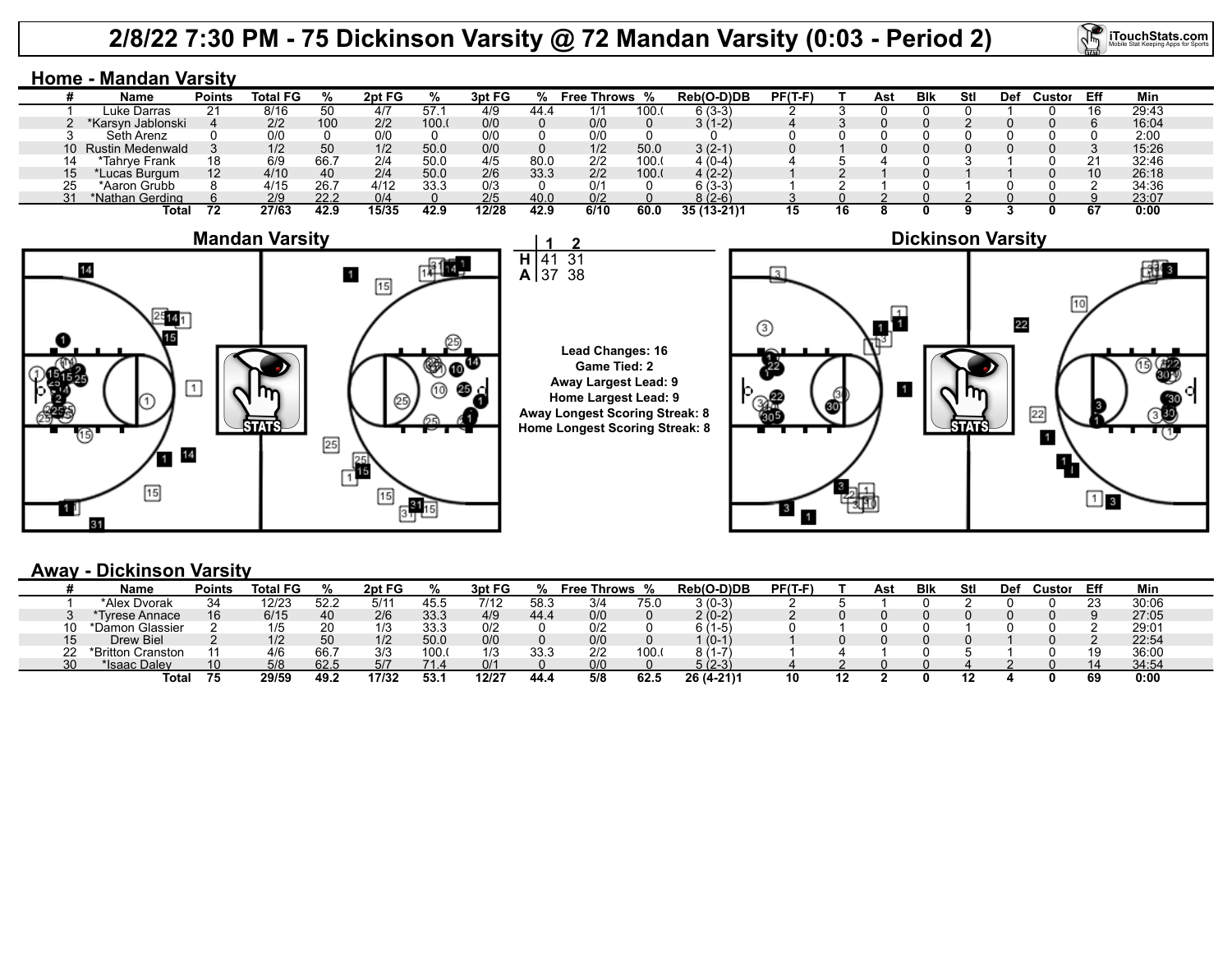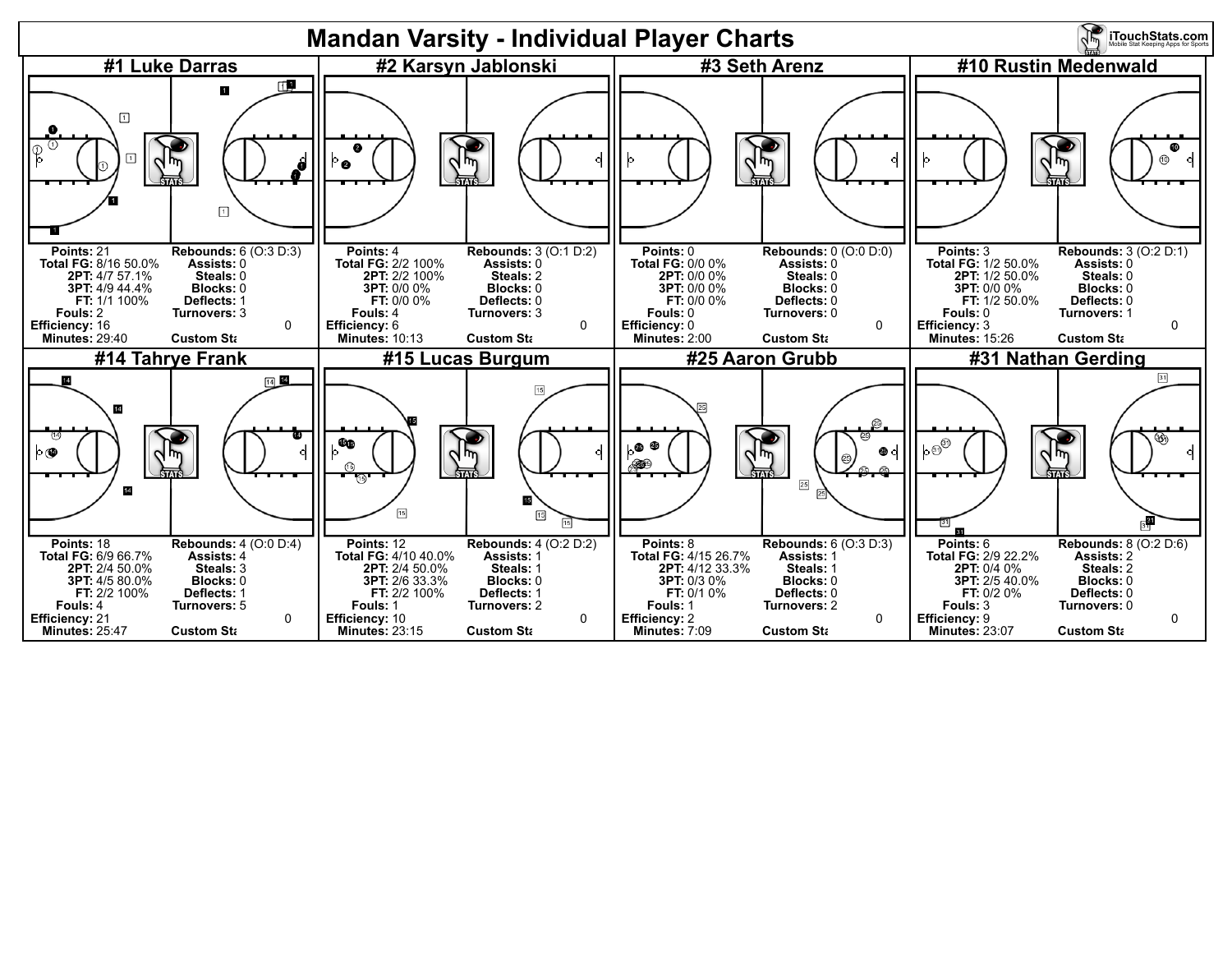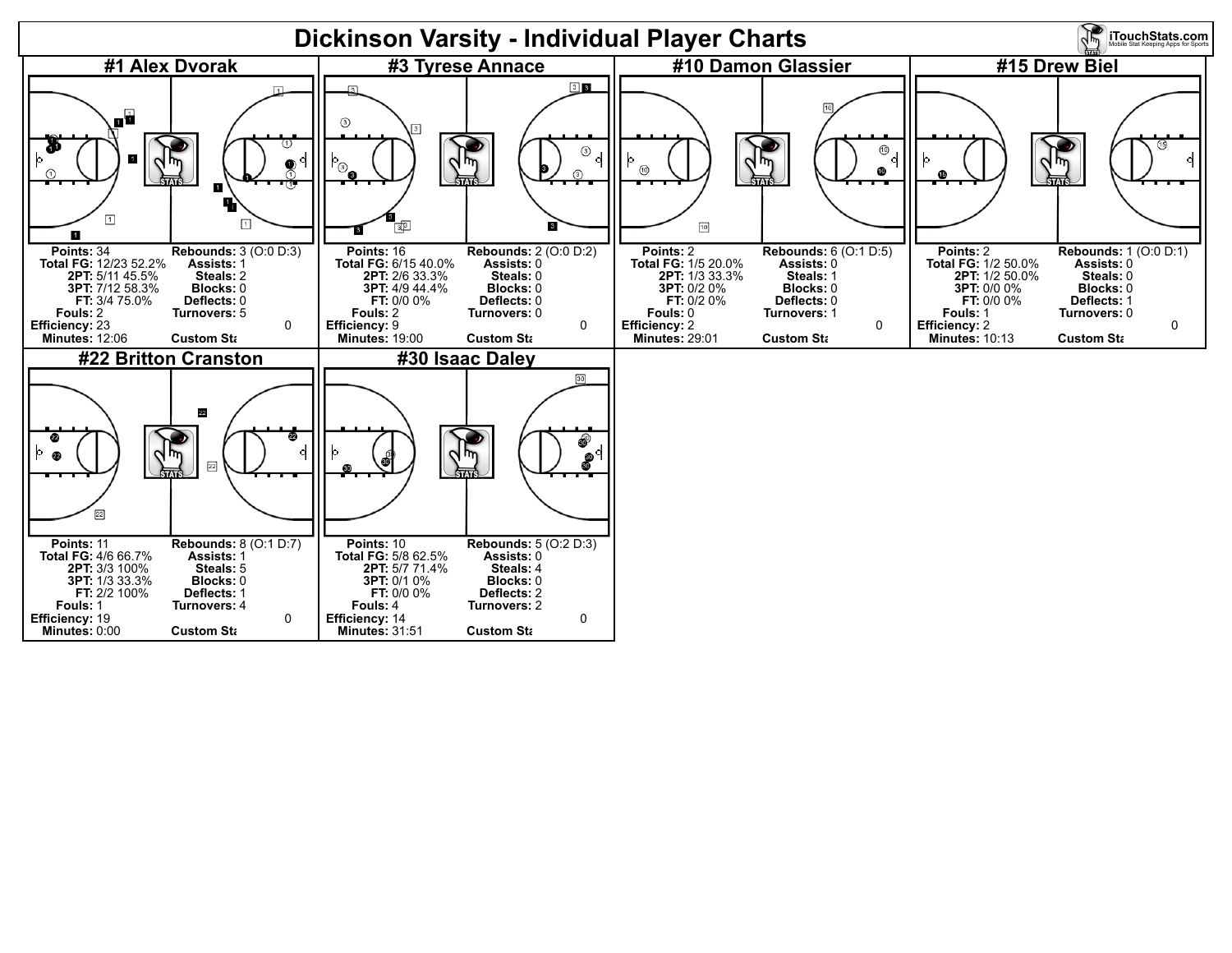Dickinson Varsity

|          |                            | Period - 1                                |                                            |
|----------|----------------------------|-------------------------------------------|--------------------------------------------|
| Score    | Time                       | Stat                                      | Player                                     |
|          | 18:00 - P1                 | Starter                                   | #2 Karsyn Jablonski                        |
|          | 18:00 - P1                 | Subbed In                                 | #2 Karsyn Jablonski                        |
|          | 18:00 - P1                 | Starter                                   | #14 Tahrye Frank                           |
|          | 18:00 - P1<br>18:00 - P1   | Subbed In<br>Starter                      | #14 Tahrye Frank<br>#15 Lucas Burgum       |
|          | 18:00 - P1                 | Subbed In                                 | #15 Lucas Burgum                           |
|          | 18:00 - P1                 | Starter                                   | #25 Aaron Grubb                            |
|          | 18:00 - P1                 | Subbed In                                 | #25 Aaron Grubb                            |
|          | 18:00 - P1                 | Starter                                   | #31 Nathan Gerding                         |
|          | 18:00 - P1<br>18:00 - P1   | Subbed In<br>Starter                      | #31 Nathan Gerding<br>#1 Alex Dvorak       |
|          | 18:00 - P1                 | Subbed In                                 | #1 Alex Dvorak                             |
|          | 18:00 - P1                 | Starter                                   | #3 Tyrese Annace                           |
|          | 18:00 - P1                 | Subbed In                                 | #3 Tyrese Annace                           |
|          | 18:00 - P1                 | Starter                                   | #10 Damon Glassier                         |
|          | 18:00 - P1<br>18:00 - P1   | Subbed In<br>Starter                      | #10 Damon Glassier<br>#22 Britton Cranston |
|          | 18:00 - P1                 | Subbed In                                 | #22 Britton Cranston                       |
|          | 18:00 - P1                 | Starter                                   | #30 Isaac Daley                            |
|          | 18:00 - P1                 | Subbed In                                 | #30 Isaac Daley                            |
|          | 17:58 - P1                 | Gains Ball Possession                     | Mandan Varsity                             |
|          | 17:30 - P1<br>$17:13 - P1$ | Missed 2pt Shot<br>Foul                   | #25 Aaron Grubb<br>#22 Britton Cranston    |
|          | 17:02 - P1                 | Missed 2pt Shot                           | #31 Nathan Gerding                         |
|          | 17:02 - P1                 | Defensive Rebound                         | #22 Britton Cranston                       |
|          | 16:52 - P1                 | Missed 3pt Shot                           | #3 Tyrese Annace                           |
|          | 16:51 - P1                 | Defensive Rebound                         | #31 Nathan Gerding                         |
|          | 16:40 - P1<br>16:39 - P1   | Missed 2pt Shot<br>Defensive Rebound      | #15 Lucas Burgum<br>#22 Britton Cranston   |
|          | 16:25 - P1                 | Missed 3pt Shot                           | #1 Alex Dvorak                             |
|          | 16:25 - P1                 | Defensive Rebound                         | #15 Lucas Burgum                           |
| 3 - 0    | 16:17 - P1                 | <b>Made 3pt Shot</b>                      | #31 Nathan Gerding                         |
|          | $16:06 - P1$<br>16:06 - P1 | Offensive Foul                            | #1 Alex Dvorak<br>#15 Lucas Burgum         |
|          | 15:46 - P1                 | Took A Charge<br>Missed 2pt Shot          | #25 Aaron Grubb                            |
|          | 15:46 - P1                 | Defensive Rebound                         | #10 Damon Glassier                         |
|          | 15:39 - P1                 | Missed 3pt Shot                           | #1 Alex Dvorak                             |
|          | 15:38 - P1                 | Defensive Rebound                         | #2 Karsyn Jablonski                        |
|          | 15:28 - P1<br>15:28 - P1   | Missed 3pt Shot<br>Defensive Rebound      | #31 Nathan Gerding<br>#1 Alex Dvorak       |
|          | 15:24 - P1                 | Foul                                      | #25 Aaron Grubb                            |
| $3 - 1$  | 15:24 - P1                 | Made Free Throw                           | #1 Alex Dvorak                             |
| $3 - 2$  | 15:24 - P1                 | Made Free Throw                           | #1 Alex Dvorak                             |
|          | 15:10 - P1                 | Missed 3pt Shot                           | #25 Aaron Grubb                            |
| $3 - 5$  | 15:10 - P1<br>$15:03 - P1$ | Defensive Rebound<br><b>Made 3pt Shot</b> | #10 Damon Glassier<br>#3 Tyrese Annace     |
|          | 14:49 - P1                 | Missed 3pt Shot                           | #15 Lucas Burgum                           |
|          | 14:49 - P1                 | Offensive Rebound                         | #31 Nathan Gerding                         |
|          | 14:48 - P1                 | Missed 2pt Shot                           | #31 Nathan Gerding                         |
|          | 14:47 - P1<br>14:47 - P1   | Defensive Rebound<br>Subbed Out           | #10 Damon Glassier<br>#15 Lucas Burgum     |
|          | 14:47 - P1                 | Subbed In                                 | #1 Luke Darras                             |
|          | 14:31 - P1                 | Missed 2pt Shot                           | #3 Tyrese Annace                           |
|          | 14:31 - P1                 | Defensive Rebound                         | #1 Luke Darras                             |
|          | 14:26 - P1<br>14:26 - P1   | Steal                                     | #1 Alex Dvorak                             |
|          | 14:26 - P1                 | Turnover<br>Foul                          | #25 Aaron Grubb<br>#31 Nathan Gerding      |
|          | 14:09 - P1                 | Steal                                     | #31 Nathan Gerding                         |
|          | 14:07 - P1                 | Turnover                                  | #1 Alex Dvorak                             |
| $5-5$    | 14:01 - P1                 | <b>Made 2pt Shot</b>                      | #2 Karsyn Jablonski                        |
|          | 14:01 - P1<br>13:51 - P1   | Assist<br>Steal                           | #14 Tahrye Frank                           |
|          | 13:49 - P1                 | Turnover                                  | #14 Tahrye Frank<br>#30 Isaac Daley        |
| $7 - 5$  | 13:46 - P1                 | <b>Made 2pt Shot</b>                      | #14 Tahrye Frank                           |
|          | 13:29 - P1                 | Turnover                                  | #1 Alex Dvorak                             |
| $9 - 5$  | 13:14 - P1                 | Made 2pt Shot                             | #25 Aaron Grubb<br>#2 Karsyn Jablonski     |
|          | 13:00 - P1<br>12:59 - P1   | Steal<br>Turnover                         | #22 Britton Cranston                       |
| 11 - 5   | 12:58 - P1                 | Made 2pt Shot                             | #2 Karsyn Jablonski                        |
|          | 12:48 - P1                 | Missed 2pt Shot                           | #30 Isaac Daley                            |
|          | 12:47 - P1                 | Offensive Rebound                         | #30 Isaac Daley                            |
| $11 - 7$ | 12:46 - P1<br>12:31 - P1   | Made 2pt Shot<br>Deflection               | #30 Isaac Daley<br>#22 Britton Cranston    |
|          | 12:31 - P1                 | Subbed Out                                | #31 Nathan Gerding                         |
|          | 12:31 - P1                 | Subbed In                                 | #10 Rustin Medenwald                       |
| $14 - 7$ | 12:25 - P1                 | Made 3pt Shot                             | #1 Luke Darras                             |
|          | 12:09 - P1                 | Steal                                     | #14 Tahrye Frank                           |
|          | 12:05 - P1                 | Turnover                                  | #22 Britton Cranston                       |

| 15 - 7 | 12:05 - P1                       | Missed 2pt Shot                    | #14 Tahrye Frank                               |
|--------|----------------------------------|------------------------------------|------------------------------------------------|
|        | 12:05 - P1                       | Foul                               | #1 Alex Dvorak                                 |
|        | 12:05 - P1                       | Made Free Throw                    | #14 Tahrve Frank                               |
|        | 12:05 - P1                       | Subbed Out                         | #1 Alex Dvorak                                 |
|        | 12:05 - P1                       | Subbed In                          | #15 Drew Biel                                  |
| 16 - 7 | 12:05 - P1                       | Made Free Throw                    | #14 Tahrye Frank                               |
|        | 12:05 - P1                       | Subbed Out                         | #14 Tahrye Frank                               |
|        | 12:05 - P1                       | Subbed In                          | #15 Lucas Burgum                               |
|        | 11:46 - P1<br>11:45 - P1         | Steal<br>Turnover                  | #15 Lucas Burgum<br>#22 Britton Cranston       |
|        | 11:25 - P1                       | Steal                              | #30 Isaac Daley                                |
|        | 11:25 - P1                       | Turnover                           | #15 Lucas Burgum                               |
|        | $11:12 - P1$                     | Missed 3pt Shot                    | #10 Damon Glassier                             |
|        | 11:12 - P1                       | Defensive Rebound                  | #10 Rustin Medenwald                           |
|        | 10:51 - P1                       | Turnover                           | #2 Karsyn Jablonski                            |
|        | 10:51 - P1                       | Subbed Out                         | #25 Aaron Grubb                                |
|        | 10:51 - P1                       | Subbed In                          | #14 Tahrye Frank                               |
|        | 10:51 - P1                       | Subbed Out                         | #2 Karsyn Jablonski                            |
|        | 10:51 - P1<br>10:45 - P1         | Subbed In                          | #31 Nathan Gerding<br><b>Dickinson Varsity</b> |
|        | 16 - 10 10:32 - P1               | Timeout - Half<br>Made 3pt Shot    | #3 Tyrese Annace                               |
|        | 10:32 - P1                       | Assist                             | #22 Britton Cranston                           |
|        | 10:07 - P1                       | Offensive Rebound                  | #1 Luke Darras                                 |
|        | 10:07 - P1                       | Missed 2pt Shot                    | #1 Luke Darras                                 |
|        | $10:03 - P1$                     | Missed 3pt Shot                    | #1 Luke Darras                                 |
|        | 10:02 - P1                       | Offensive Rebound                  | #1 Luke Darras                                 |
|        | 9:59 - P1                        | Turnover                           | #14 Tahrye Frank                               |
|        | $9:37 - P1$<br>$9:37 - P1$       | Missed 3pt Shot                    | #22 Britton Cranston                           |
|        | 9:27 - P1                        | Defensive Rebound<br><b>Steal</b>  | #31 Nathan Gerding<br>#10 Damon Glassier       |
|        | $9:27 - P1$                      | Turnover                           | #10 Rustin Medenwald                           |
|        | $9:27 - P1$                      | Foul                               | #31 Nathan Gerding                             |
|        | $9:27 - P1$                      | Subbed Out                         | #31 Nathan Gerding                             |
|        | $9:27 - P1$                      | Subbed In                          | #2 Karsyn Jablonski                            |
|        | $9:27 - P1$                      | Subbed Out                         | #10 Rustin Medenwald                           |
|        | 9:27 - P1                        | Subbed In                          | #25 Aaron Grubb                                |
|        | 16 - 12 9:15 - P1<br>$8:53 - P1$ | Made 2pt Shot<br>Missed 2pt Shot   | #22 Britton Cranston<br>#25 Aaron Grubb        |
|        | $8:52 - P1$                      | Defensive Rebound                  | #22 Britton Cranston                           |
|        | $8:41 - P1$                      | Missed 2pt Shot                    | #10 Damon Glassier                             |
|        | $8:41 - P1$                      | Foul                               | #2 Karsyn Jablonski                            |
|        | 8:41 - P1                        | Missed Free Throw                  | #10 Damon Glassier                             |
|        | $8:41 - P1$                      | Missed Free Throw                  | #10 Damon Glassier                             |
|        | 8:41 - P1<br>18 - 12 8:17 - P1   | Defensive Rebound<br>Made 2pt Shot | #25 Aaron Grubb<br>#15 Lucas Burgum            |
|        | $8:16 - P1$                      | Assist                             | #14 Tahrye Frank                               |
|        | $8:07 - P1$                      | Turnover                           | #10 Damon Glassier                             |
|        | 7:53 - P1                        | Steal                              | #30 Isaac Daley                                |
|        |                                  |                                    |                                                |
|        | 7:52 - P1                        | Turnover                           | #1 Luke Darras                                 |
|        | 7:49 - P1                        | Steal                              | #25 Aaron Grubb                                |
|        | 7:49 - P1                        | Turnover                           | #30 Isaac Daley                                |
|        | 7:47 - P1                        | Offensive Rebound                  | #1 Luke Darras                                 |
|        | 7:47 - P1                        | Missed 2pt Shot                    | #1 Luke Darras                                 |
|        | 20 - 12 7:45 - P1                | Made 2pt Shot<br>Foul              | #1 Luke Darras                                 |
|        | 7:44 - P1<br>$7:44 - P1$         | Subbed Out                         | #2 Karsyn Jablonski<br>#2 Karsyn Jablonski     |
|        | 7:44 - P1                        | Subbed In                          | #10 Rustin Medenwald                           |
|        | $7:44 - P1$                      | Subbed Out                         | #3 Tyrese Annace                               |
|        | $7:44 - P1$                      | Subbed In                          | #1 Alex Dvorak                                 |
|        | 7:37 - P1                        | Deflection                         | #15 Lucas Burgum                               |
|        | 20 - 15 7:20 - P1                | Made 3pt Shot                      | #22 Britton Cranston                           |
|        | $7:20 - P1$                      | Assist<br>Steal                    | #1 Alex Dvorak                                 |
|        | $7:05 - P1$<br>$7:05 - P1$       | Turnover                           | #22 Britton Cranston<br>#15 Lucas Burgum       |
|        | 6:59 - P1                        | Foul                               | #15 Lucas Burgum                               |
|        | 6:50 - P1                        | Missed 2pt Shot                    | #1 Alex Dvorak                                 |
|        | $6:50 - P1$                      | Offensive Rebound                  | #10 Damon Glassier                             |
|        | 20 - 17 6:49 - P1                | Made 2pt Shot                      | #10 Damon Glassier                             |
|        | 6:48 - P1                        | Timeout - Full                     | Dickinson Varsity                              |
|        | $6:29 - P1$                      | Missed 2pt Shot                    | #1 Luke Darras                                 |
|        | $6:28 - P1$<br>$6:28 - P1$       | Defensive Rebound<br>Turnover      | #30 Isaac Daley                                |
|        | 23 - 17 6:16 - P1                | Made 3pt Shot                      | #1 Alex Dvorak<br>#1 Luke Darras               |
|        | 23 - 19 6:07 - P1                | Made 2pt Shot                      | #1 Alex Dvorak                                 |
|        | $5:50 - P1$                      | Missed 2pt Shot                    | #15 Lucas Burgum                               |
|        | $5:50 - P1$                      | Offensive Rebound                  | #10 Rustin Medenwald                           |
|        | $5:47 - P1$                      | Steal                              | #1 Alex Dvorak                                 |
|        | 23 - 21 5:42 - P1                | Made 2pt Shot                      | #1 Alex Dvorak                                 |
|        | 26 - 21 5:27 - P1<br>$5:05 - P1$ | Made 3pt Shot<br>Missed 2pt Shot   | #15 Lucas Burgum<br>#15 Drew Biel              |

|       | Mandan Varsity<br>Dickinson Varsitv |                                      | <b>Bold: Game Tied</b><br><b>Bold Italic: Lead Change</b> |          |                                  | <b>Game Log</b>                      |                                            |                                  |                                      | iToucl                                                                        |
|-------|-------------------------------------|--------------------------------------|-----------------------------------------------------------|----------|----------------------------------|--------------------------------------|--------------------------------------------|----------------------------------|--------------------------------------|-------------------------------------------------------------------------------|
|       |                                     | Period ·                             |                                                           |          | 12:05 - P1                       | Missed 2pt Shot                      | #14 Tahrye Frank                           | 26 - 23 5:03 - P1                | Made 2pt Shot                        | #30 Isaac Daley                                                               |
| core  | Time                                | <b>Stat</b>                          | Player                                                    |          | 12:05 - P1                       | Foul                                 | #1 Alex Dvorak                             | $4:51 - P1$                      | Missed 2pt Shot                      | #14 Tahrye Frank                                                              |
|       | 18:00 - P1                          | Starter                              | #2 Karsyn Jablonski                                       |          | 15 - 7 12:05 - P1                | Made Free Throw                      | #14 Tahrye Frank                           | $4:50 - P1$                      | Defensive Rebound                    | #30 Isaac Daley                                                               |
|       | 18:00 - P1                          | Subbed In                            | #2 Karsyn Jablonski                                       |          | 12:05 - P1                       | Subbed Out                           | #1 Alex Dvorak                             | $4:44 - P1$                      | Missed 2pt Shot                      | #1 Alex Dvorak                                                                |
|       | 18:00 - P1                          | Starter                              | #14 Tahrye Frank                                          |          | $12:05 - P1$                     | Subbed In                            | #15 Drew Biel                              | $4:44 - P1$                      | Foul                                 | #1 Luke Darras                                                                |
|       | 18:00 - P1                          | Subbed In                            | #14 Tahrye Frank                                          | $16 - 7$ | 12:05 - P1                       | Made Free Throw                      | #14 Tahrye Frank                           | $4:44 - P1$                      | <b>Missed Free Throw</b>             | #1 Alex Dvorak                                                                |
|       | 18:00 - P1                          | Starter                              | #15 Lucas Burgum                                          |          | 12:05 - P1                       | Subbed Out                           | #14 Tahrye Frank                           | 26 - 24 4:44 - P1                | Made Free Throw                      | #1 Alex Dvorak                                                                |
|       | 18:00 - P1                          | Subbed In                            | #15 Lucas Burgum                                          |          | $12:05 - P1$                     | Subbed In                            | #15 Lucas Burgum                           | 29 - 24 4:26 - P1                | Made 3pt Shot                        | #14 Tahrye Frank                                                              |
|       | 18:00 - P1                          | Starter                              | #25 Aaron Grubb                                           |          | 11:46 - P1                       | Steal                                | #15 Lucas Burgum                           | $4:25 - P1$                      | Assist                               | #15 Lucas Burgum                                                              |
|       | 18:00 - P1                          | Subbed In                            | #25 Aaron Grubb                                           |          | 11:45 - P1                       | Turnover                             | #22 Britton Cranston                       | 29 - 27 4:08 - P1                | Made 3pt Shot                        | #1 Alex Dvorak<br>#1 Luke Darras                                              |
|       | 18:00 - P1                          | Starter                              | #31 Nathan Gerding                                        |          | $11:25 - P1$<br>11:25 - P1       | Steal<br>Turnover                    | #30 Isaac Daley<br>#15 Lucas Burgum        | $3:53 - P1$<br>$3:52 - P1$       | Missed 3pt Shot<br>Offensive Rebound | #25 Aaron Grubb                                                               |
|       | 18:00 - P1                          | Subbed In                            | #31 Nathan Gerding                                        |          | $11:12 - P1$                     | Missed 3pt Shot                      | #10 Damon Glassier                         | 32 - 27 3:49 - P1                | Made 3pt Shot                        | #14 Tahrye Frank                                                              |
|       | 18:00 - P1 Starter                  |                                      | #1 Alex Dvorak                                            |          | $11:12 - P1$                     | Defensive Rebound                    | #10 Rustin Medenwald                       | 32 - 30 3:37 - P1                | Made 3pt Shot                        | #1 Alex Dvorak                                                                |
|       | 18:00 - P1                          | Subbed In                            | #1 Alex Dvorak                                            |          | $10:51 - P1$                     | Turnover                             | #2 Karsyn Jablonski                        | $3:25 - P1$                      | Foul                                 | #14 Tahrye Frank                                                              |
|       | 18:00 - P1<br>18:00 - P1            | Starter<br>Subbed In                 | #3 Tyrese Annace                                          |          | $10:51 - P1$                     | Subbed Out                           | #25 Aaron Grubb                            | $3:25 - P1$                      | Subbed Out                           | #10 Rustin Medenwald                                                          |
|       | 18:00 - P1                          | Starter                              | #3 Tyrese Annace<br>#10 Damon Glassier                    |          | $10:51 - P1$                     | Subbed In                            | #14 Tahrye Frank                           | $3:25 - P1$                      | Subbed In                            | #31 Nathan Gerding                                                            |
|       | 18:00 - P1                          | Subbed In                            | #10 Damon Glassier                                        |          | $10:51 - P1$                     | Subbed Out                           | #2 Karsyn Jablonski                        | $3:25 - P1$                      | Subbed Out                           | #15 Drew Biel                                                                 |
|       | 18:00 - P1 Starter                  |                                      | #22 Britton Cranston                                      |          | $10:51 - P1$                     | Subbed In                            | #31 Nathan Gerding                         | $3:25 - P1$                      | Subbed In                            | #3 Tyrese Annace                                                              |
|       | 18:00 - P1                          | Subbed In                            | #22 Britton Cranston                                      |          | 10:45 - P1                       | Timeout - Half                       | <b>Dickinson Varsity</b>                   | $3:13 - P1$                      | Missed 2pt Shot                      | #1 Alex Dvorak                                                                |
|       | 18:00 - P1                          | Starter                              | #30 Isaac Daley                                           |          | 16 - 10 10:32 - P1               | Made 3pt Shot                        | #3 Tyrese Annace                           | $3:13 - P1$                      | Defensive Rebound                    | #15 Lucas Burgum                                                              |
|       | 18:00 - P1                          | Subbed In                            | #30 Isaac Daley                                           |          | 10:32 - P1                       | Assist                               | #22 Britton Cranston                       | $3:02 - P1$                      | Turnover                             | #1 Luke Darras                                                                |
|       | 17:58 - P1                          | <b>Gains Ball Possession</b>         | Mandan Varsity                                            |          | 10:07 - P1                       | Offensive Rebound                    | #1 Luke Darras                             | $2:47 - P1$                      | Missed 2pt Shot                      | #1 Alex Dvorak                                                                |
|       | 17:30 - P1                          | Missed 2pt Shot                      | #25 Aaron Grubb                                           |          | $10:07 - P1$                     | Missed 2pt Shot                      | #1 Luke Darras                             | $2:47 - P1$                      | Defensive Rebound<br>Made 2pt Shot   | #31 Nathan Gerding                                                            |
|       | 17:13 - P1    Foul                  |                                      | #22 Britton Cranston                                      |          | $10:03 - P1$<br>$10:02 - P1$     | Missed 3pt Shot<br>Offensive Rebound | #1 Luke Darras<br>#1 Luke Darras           | 34 - 30 2:33 - P1<br>$2:33 - P1$ | Foul                                 | #25 Aaron Grubb                                                               |
|       | 17:02 - P1                          | Missed 2pt Shot                      | #31 Nathan Gerding                                        |          | $9:59 - P1$                      | Turnover                             | #14 Tahrye Frank                           | $2:33 - P1$                      | Missed Free Throw                    | #30 Isaac Daley<br>#25 Aaron Grubb                                            |
|       | $17:02 - P1$                        | Defensive Rebound                    | #22 Britton Cranston                                      |          | $9:37 - P1$                      | Missed 3pt Shot                      | #22 Britton Cranston                       | $2:33 - P1$                      | Defensive Rebound                    | #3 Tyrese Annace                                                              |
|       | $16:52 - P1$                        | Missed 3pt Shot                      | #3 Tyrese Annace                                          |          | $9:37 - P1$                      | Defensive Rebound                    | #31 Nathan Gerding                         | 34 - 33 2:27 - P1                | Made 3pt Shot                        | #1 Alex Dvorak                                                                |
|       | 16:51 - P1                          | Defensive Rebound                    | #31 Nathan Gerding                                        |          | $9:27 - P1$                      | Steal                                | #10 Damon Glassier                         | 36 - 33 2:11 - P1                | Made 2pt Shot                        | #25 Aaron Grubb                                                               |
|       | 16:40 - P1<br>$16:39 - P1$          | Missed 2pt Shot                      | #15 Lucas Burgum<br>#22 Britton Cranston                  |          | $9:27 - P1$                      | Turnover                             | #10 Rustin Medenwald                       | 36 - 35 1:58 - P1                | Made 2pt Shot                        | #30 Isaac Daley                                                               |
|       | $16:25 - P1$                        | Defensive Rebound<br>Missed 3pt Shot | #1 Alex Dvorak                                            |          | $9:27 - P1$                      | Foul                                 | #31 Nathan Gerding                         | $1:33 - P1$                      | Subbed Out                           | #1 Alex Dvorak                                                                |
|       | 16:25 - P1                          | Defensive Rebound                    | #15 Lucas Burgum                                          |          | $9:27 - P1$                      | Subbed Out                           | #31 Nathan Gerding                         | $1:33 - P1$                      | Subbed In                            | #15 Drew Biel                                                                 |
| - 0   | 16:17 - P1                          | <b>Made 3pt Shot</b>                 | #31 Nathan Gerding                                        |          | $9:27 - P1$                      | Subbed In                            | #2 Karsyn Jablonski                        | $1:33 - P1$                      | Subbed Out                           | #31 Nathan Gerding                                                            |
|       | $16:06 - P1$                        | Offensive Foul                       | #1 Alex Dvorak                                            |          | $9:27 - P1$                      | Subbed Out                           | #10 Rustin Medenwald                       | $1:33 - P1$                      | Subbed In                            | #10 Rustin Medenwald                                                          |
|       | $16:06 - P1$                        | Took A Charge                        | #15 Lucas Burgum                                          |          | $9:27 - P1$                      | Subbed In                            | #25 Aaron Grubb                            | $1:32 - P1$                      | Gains Ball Possession                | <b>Dickinson Varsity</b>                                                      |
|       | 15:46 - P1                          | Missed 2pt Shot                      | #25 Aaron Grubb                                           |          | 16 - 12 9:15 - P1                | Made 2pt Shot                        | #22 Britton Cranston                       | $1:10 - P1$                      | Missed 3pt Shot                      | #30 Isaac Daley                                                               |
|       | 15:46 - P1                          | Defensive Rebound                    | #10 Damon Glassier                                        |          | $8:53 - P1$                      | Missed 2pt Shot                      | #25 Aaron Grubb                            | $1:10 - P1$                      | Defensive Rebound                    | #1 Luke Darras                                                                |
|       | 15:39 - P1                          | Missed 3pt Shot                      | #1 Alex Dvorak                                            |          | $8:52 - P1$                      | Defensive Rebound                    | #22 Britton Cranston                       | 39 - 35 0:53 - P1                | Made 3pt Shot                        | #14 Tahrye Frank                                                              |
|       | 15:38 - P1                          | Defensive Rebound                    | #2 Karsyn Jablonski                                       |          | $8:41 - P1$<br>$8:41 - P1$       | Missed 2pt Shot<br>Foul              | #10 Damon Glassier                         | $0:53 - P1$<br>39 - 37 0:41 - P1 | Assist<br>Made 2pt Shot              | #25 Aaron Grubb<br>#3 Tyrese Annace                                           |
|       | 15:28 - P1                          | Missed 3pt Shot                      | #31 Nathan Gerding                                        |          | $8:41 - P1$                      | <b>Missed Free Throw</b>             | #2 Karsyn Jablonski<br>#10 Damon Glassier  | 41 - 37 0:26 - P1                | Made 2pt Shot                        | #15 Lucas Burgum                                                              |
|       | 15:28 - P1                          | Defensive Rebound                    | #1 Alex Dvorak                                            |          | $8:41 - P1$                      | <b>Missed Free Throw</b>             | #10 Damon Glassier                         | $0:26 - P1$                      | Assist                               | #14 Tahrye Frank                                                              |
|       | 15:24 - P1                          | Foul                                 | #25 Aaron Grubb                                           |          | $8:41 - P1$                      | Defensive Rebound                    | #25 Aaron Grubb                            | $0:03 - P1$                      | Missed 2pt Shot                      | #3 Tyrese Annace                                                              |
|       | $-1$ 15:24 - P1                     | Made Free Throw                      | #1 Alex Dvorak                                            |          | 18 - 12 8:17 - P1                | Made 2pt Shot                        | #15 Lucas Burgum                           |                                  |                                      | Points: 37 FG: 14/23 3PT: 6/12 FT: 3/6 Reb: 13 (O:3 D:10) Fouls 4 Turnovers 9 |
|       | 3 - 2 15:24 - P1                    | Made Free Throw                      | #1 Alex Dvorak                                            |          | $8:16 - P1$                      | Assist                               | #14 Tahrye Frank                           |                                  |                                      | Points: 41 FG: 16/28 3PT: 7/12 FT: 2/3 Reb: 16 (O:6 D:10) Fouls 8 Turnovers 8 |
|       | 15:10 - P1<br>15:10 - P1            | Missed 3pt Shot<br>Defensive Rebound | #25 Aaron Grubb<br>#10 Damon Glassier                     |          | $8:07 - P1$                      | Turnover                             | #10 Damon Glassier                         |                                  |                                      |                                                                               |
|       | 8-5 15:03-P1                        | <b>Made 3pt Shot</b>                 | #3 Tyrese Annace                                          |          | $7:53 - P1$                      | Steal                                | #30 Isaac Daley                            |                                  | Period - 2                           |                                                                               |
|       | 14:49 - P1                          | Missed 3pt Shot                      | #15 Lucas Burgum                                          |          | $7:52 - P1$                      | Turnover                             | #1 Luke Darras                             | Time<br>Score                    | <b>Stat</b>                          | Player                                                                        |
|       | 14:49 - P1                          | Offensive Rebound                    | #31 Nathan Gerding                                        |          | 7:49 - P1                        | Steal                                | #25 Aaron Grubb                            | 18:00 - P2                       | Gains Ball Possession                | Mandan Varsity                                                                |
|       | 14:48 - P1                          | Missed 2pt Shot                      | #31 Nathan Gerding                                        |          | 7:49 - P1                        | Turnover                             | #30 Isaac Daley                            | 18:00 - P2                       | Subbed Out                           | #1 Luke Darras                                                                |
|       | 14:47 - P1                          | Defensive Rebound                    | #10 Damon Glassier                                        |          | $7:47 - P1$                      | Offensive Rebound                    | #1 Luke Darras                             | 18:00 - P2                       | Subbed In                            | #2 Karsyn Jablonski                                                           |
|       | 14:47 - P1                          | Subbed Out                           | #15 Lucas Burgum                                          |          | $7:47 - P1$                      | Missed 2pt Shot                      | #1 Luke Darras                             | $18:00 - P2$                     | Subbed Out                           | #10 Rustin Medenwald                                                          |
|       | 14:47 - P1                          | Subbed In                            | #1 Luke Darras                                            |          | 20 - 12 7:45 - P1<br>$7:44 - P1$ | Made 2pt Shot                        | #1 Luke Darras                             | 18:00 - P2                       | Subbed In                            | #31 Nathan Gerding                                                            |
|       | 14:31 - P1                          | Missed 2pt Shot                      | #3 Tyrese Annace                                          |          | 7:44 - P1                        | Foul<br>Subbed Out                   | #2 Karsyn Jablonski<br>#2 Karsyn Jablonski | 18:00 - P2                       | Subbed Out                           | #15 Drew Biel                                                                 |
|       | 14:31 - P1                          | Defensive Rebound                    | #1 Luke Darras                                            |          | $7:44 - P1$                      | Subbed In                            | #10 Rustin Medenwald                       | 18:00 - P2                       | Subbed In                            | #1 Alex Dvorak                                                                |
|       | 14:26 - P1                          | Steal                                | #1 Alex Dvorak                                            |          | $7:44 - P1$                      | Subbed Out                           | #3 Tyrese Annace                           | 44 - 37 17:46 - P2<br>17:46 - P2 | <b>Made 3pt Shot</b><br>Assist       | #14 Tahrye Frank<br>#31 Nathan Gerding                                        |
|       | 14:26 - P1                          | Turnover                             | #25 Aaron Grubb                                           |          | $7:44 - P1$                      | Subbed In                            | #1 Alex Dvorak                             | 17:33 - P2                       | Missed 2pt Shot                      | #1 Alex Dvorak                                                                |
|       | 14:26 - P1                          | Foul                                 | #31 Nathan Gerding                                        |          | $7:37 - P1$                      | Deflection                           | #15 Lucas Burgum                           | 17:31 - P2                       | Defensive Rebound                    | #31 Nathan Gerding                                                            |
|       | 14:09 - P1<br>14:07 - P1 Turnover   | Steal                                | #31 Nathan Gerding<br>#1 Alex Dvorak                      |          | 20 - 15 7:20 - P1                | Made 3pt Shot                        | #22 Britton Cranston                       |                                  | 44 - 40 17:14 - P2 Made 3pt Shot     | #3 Tyrese Annace                                                              |
| i - 5 |                                     | 14:01 - P1 Made 2pt Shot             | #2 Karsyn Jablonski                                       |          | $7:20 - P1$                      | Assist                               | #1 Alex Dvorak                             |                                  | 17:00 - P2 Missed 2pt Shot           | #25 Aaron Grubb                                                               |
|       | 14:01 - P1                          | Assist                               | #14 Tahrye Frank                                          |          | 7:05 - P1                        | Steal                                | #22 Britton Cranston                       | 16:59 - P2                       | Offensive Rebound                    | #2 Karsyn Jablonski                                                           |
|       | $13:51 - P1$                        | Steal                                | #14 Tahrye Frank                                          |          | $7:05 - P1$                      | Turnover                             | #15 Lucas Burgum                           |                                  | 16:59 - P2 Offensive Foul            | #2 Karsyn Jablonski                                                           |
|       | 13:49 - P1 Turnover                 |                                      | #30 Isaac Daley                                           |          | 6:59 - P1                        | Foul                                 | #15 Lucas Burgum                           |                                  | 16:59 - P2 Took A Charge             | #10 Damon Glassier                                                            |
|       | 7 - 5 13:46 - P1                    | <b>Made 2pt Shot</b>                 | #14 Tahrye Frank                                          |          | $6:50 - P1$                      | Missed 2pt Shot                      | #1 Alex Dvorak                             | 16:39 - P2                       | Missed 2pt Shot                      | #10 Damon Glassier                                                            |
|       | 13:29 - P1 Turnover                 |                                      | #1 Alex Dvorak                                            |          | $6:50 - P1$                      | Offensive Rebound                    | #10 Damon Glassier                         | 16:39 - P2                       | Defensive Rebound                    | #14 Tahrye Frank                                                              |
|       | 0 - 5 13:14 - P1                    | Made 2pt Shot                        | #25 Aaron Grubb                                           |          | 20 - 17 6:49 - P1                | Made 2pt Shot                        | #10 Damon Glassier                         |                                  | 16:39 - P2 Subbed Out                | #2 Karsyn Jablonski                                                           |
|       | 13:00 - P1                          | Steal                                | #2 Karsyn Jablonski                                       |          | $6:48 - P1$                      | Timeout - Full                       | <b>Dickinson Varsity</b><br>#1 Luke Darras | 16:39 - P2                       | Subbed In                            | #1 Luke Darras                                                                |
|       | 12:59 - P1 Turnover                 |                                      | #22 Britton Cranston                                      |          | $6:29 - P1$                      | Missed 2pt Shot<br>Defensive Rebound | #30 Isaac Daley                            | 44 - 42 16:24 - P2               | Made 2pt Shot                        | #3 Tyrese Annace                                                              |
|       | 1 - 5 12:58 - P1                    | Made 2pt Shot                        | #2 Karsyn Jablonski                                       |          | $6:28 - P1$<br>$6:28 - P1$       | Turnover                             | #1 Alex Dvorak                             | 16:15 - P2    Foul               |                                      | #2 Karsyn Jablonski                                                           |
|       | 12:48 - P1                          | Missed 2pt Shot                      | #30 Isaac Daley                                           |          | 23 - 17 6:16 - P1                | Made 3pt Shot                        | #1 Luke Darras                             | 16:15 - P2                       | Missed 2pt Shot                      | #25 Aaron Grubb                                                               |
|       |                                     | 12:47 - P1 Offensive Rebound         | #30 Isaac Daley                                           |          | 23 - 19 6:07 - P1                | Made 2pt Shot                        | #1 Alex Dvorak                             | 16:15 - P2                       | Defensive Rebound                    | #30 Isaac Daley                                                               |
|       | 1 - 7 12:46 - P1                    | Made 2pt Shot                        | #30 Isaac Daley                                           |          | 5:50 - P1                        | Missed 2pt Shot                      | #15 Lucas Burgum                           |                                  | 44 - 45 16:15 - P2 Made 3pt Shot     | #3 Tyrese Annace                                                              |
|       | 12:31 - P1                          | Deflection                           | #22 Britton Cranston                                      |          | $5:50 - P1$                      | Offensive Rebound                    | #10 Rustin Medenwald                       | 16:09 - P2<br>15:54 - P2         | Timeout - Full<br>Missed 2pt Shot    | Mandan Varsity<br>#25 Aaron Grubb                                             |
|       | 12:31 - P1                          | Subbed Out                           | #31 Nathan Gerding                                        |          | $5:47 - P1$                      | Steal                                | #1 Alex Dvorak                             |                                  | 15:53 - P2 Defensive Rebound         | #10 Damon Glassier                                                            |
|       | 12:31 - P1<br>4 - 7 12:25 - P1      | Subbed In<br>Made 3pt Shot           | #10 Rustin Medenwald<br>#1 Luke Darras                    |          | 23 - 21 5:42 - P1                | Made 2pt Shot                        | #1 Alex Dvorak                             |                                  | 15:30 - P2 Missed 3pt Shot           | #3 Tyrese Annace                                                              |
|       | 12:09 - P1 Steal                    |                                      | #14 Tahrve Frank                                          |          | 26 - 21 5:27 - P1                | Made 3pt Shot                        | #15 Lucas Burgum                           |                                  | 15:30 - P2 Defensive Rebound         | #14 Tahrye Frank                                                              |
|       |                                     |                                      |                                                           |          |                                  |                                      |                                            |                                  |                                      |                                                                               |

*47 - 45 15:14 - P2 Made 3pt Shot #1 Luke Darras*

**iTouchStats.com**